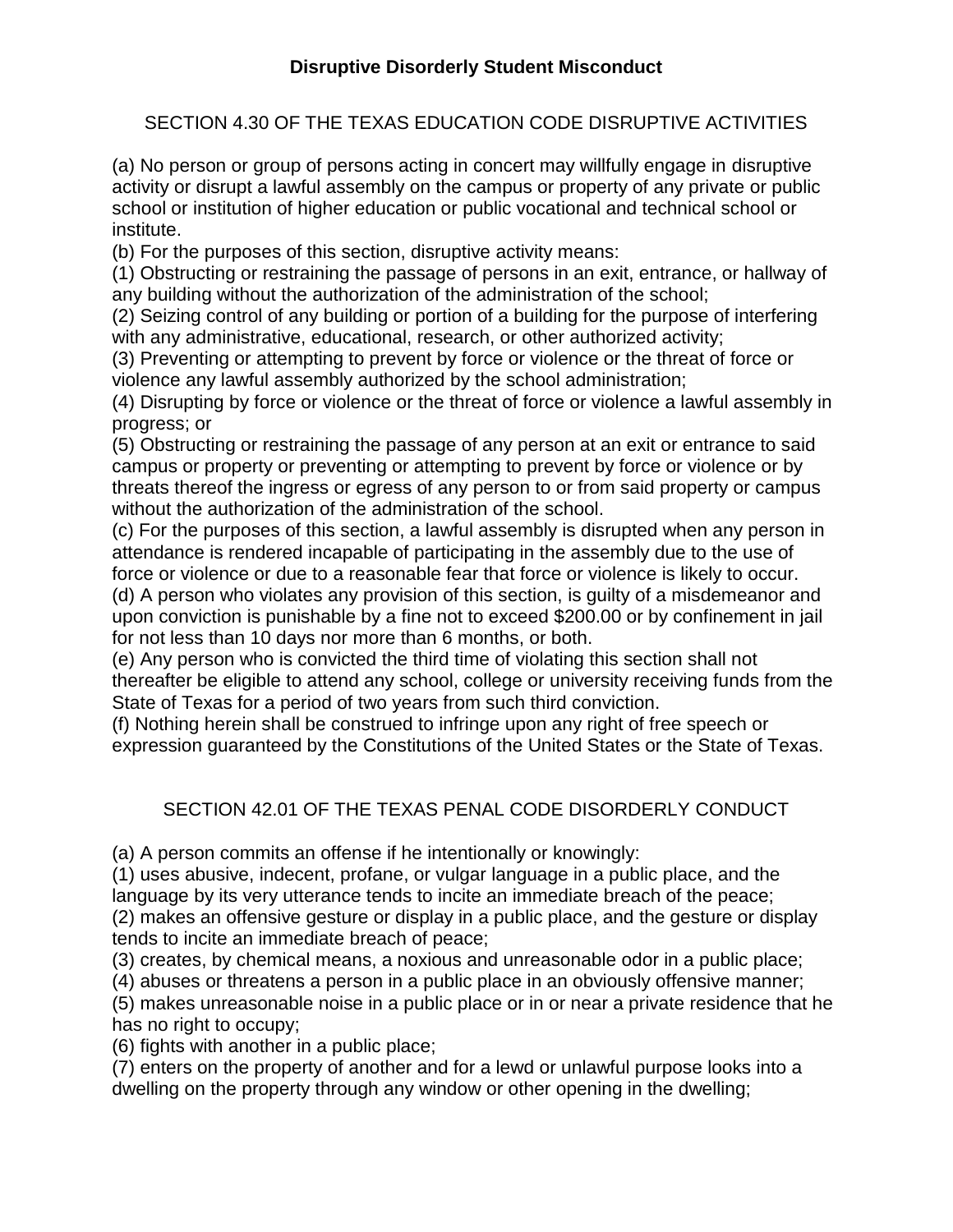# **Disruptive Disorderly Student Misconduct**

(8) while on the premises of a hotel or comparable establishment, for a lewd or unlawful purpose looks into a guest room not his own through a window or other opening in the room;

(9) discharges a firearm in a public place other than a public road;

(10) displays a firearm or other deadly weapon in a public place in a manner calculated to alarm;

(11) discharges a firearm on or across a public road; or

(12) exposes his anus or genitals in a public place and is reckless about whether another may be present who will be offended or alarmed by his act.

(b) It is a defense to prosecution under Subsection (a)(4) of this section that the actor had significant provocation for his abusive or threatening conduct.

(c) For purposes of this section, an act is deemed to occur in a public place or near a private residence if it produces its offensive or proscribed consequences in the public place or near a private residence.

(d) An offense under this section is a Class C misdemeanor unless committed under Subsection (a)(9) or (a)(10) of this section, in which event it is a Class B misdemeanor; and further provide that a person who violates Subsection (a)(11) is guilty of a misdemeanor of not less than \$25.00 nor more than \$200.00, on a second conviction is punishable by a fine of not less than \$200.00 nor more than \$500.00, and on a third or subsequent conviction is punishable by a fine of \$500.00.

#### PARAGRAPH 5.2 OF CHAPTER VI OF THE BOARD OF REGENTS, TEXAS STATE UNIVERSITY SYSTEM

5.2 Student Misconduct. Each student is expected to act in a manner consistent with the University's functions as an educational institution. Specific examples of misconduct for which students may be subject to disciplinary action include, but are not limited to, the following:

- (1) Commission of an act which would constitute an offense under appropriate federal, state, or municipal law.
- (2) Violation of any Regents' rule, regulation, or order or university policy, rule, or regulation.
- (3) Failure to comply with the direction of a university official acting in the performance of his or her duties.
- (4) Giving false testimony or other evidence at a campus disciplinary or other administrative proceeding.
- (5) Failure to meet financial obligations to the university.
- (6) Unauthorized throwing of any objects in or from university facilities.
- (7) Misuse of fire or other life-safety equipment on university property.
- (8) Unauthorized use or possession of ammunition, firearms, or other illegal weapons on University property.
- (9) Conduct that significantly endangers the health or safety of other persons, including members of the university community or of visitors on the campus.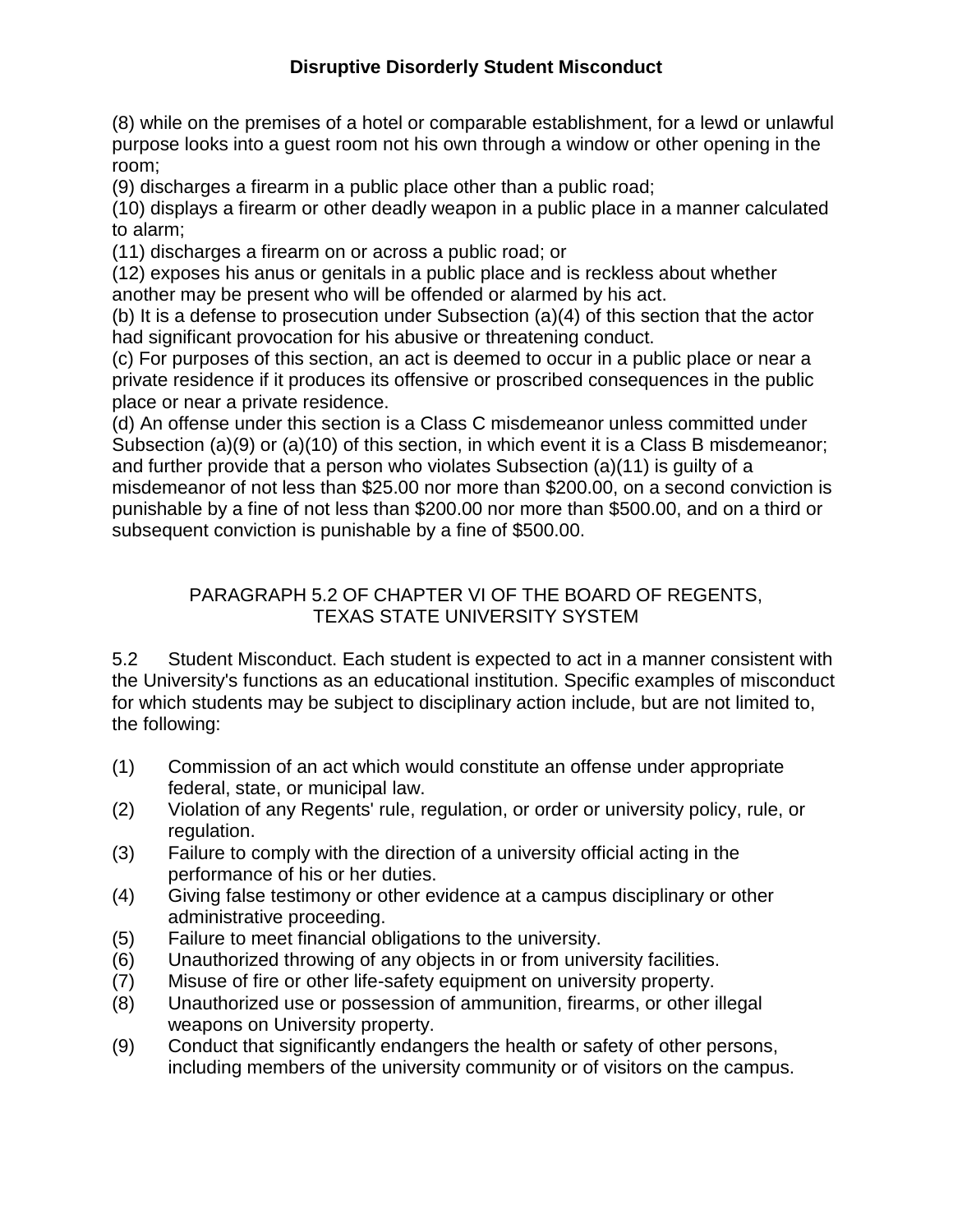## **Disruptive Disorderly Student Misconduct**

- (10) Stealing, destroying, defacing, damaging, or misuse of University property or property belonging to another.
- (11) Possession of or making use of university keys for unauthorized purposes.
- (12) Engaging in hazing or voluntarily submitting to hazing.
- (13) Using, without authorization according to the university policy, intoxicating beverages in a classroom building, laboratory, auditorium, building, or faculty or administrative office, residence hall or apartment, intercollegiate and intramural athletic facility, or any other public campus area, or being intoxicated in any public area of the campus.
- (14) Gambling in any form on university property.
- (15) Illegal possession, use, sale, or distribution of any quantity, whether usable or not, of any drug, narcotic, or controlled substance.
- (16) Advocating or recommending either orally or in writing, the conscious and deliberate violation of any federal, state, or local law. Advocacy means addressing an individual or group for imminent action and steeling it to such action as opposed to the abstract espousal of the moral propriety of a course of action.
- (17) Forgery, alteration, or misuse of university documents, forms, records, or identification cards.
- (18) Any attempt to commit these prohibited acts.
- (19) An initiation by an organization which includes any dangerous, harmful, or degrading act to a student. Violation of this prohibition renders the students involved and the organization subject to discipline.
- (20) Violation of any rule or regulation governing residential living in university-owned facilities or breach of a residential living contract.
- (21) Unauthorized possession, ignition, or detonation of any explosive device, fireworks, liquid, or object which is flammable or which could cause damage by fire or explosion to persons or property on university property.
- (22) Unauthorized entry into or use of university buildings, facilities, equipment, or resources.
- (23) Failure to heed an official summons to the office of an administrative officer within the designated time.
- (24) Failure to maintain a current official mailing address in the Registrar's office or giving a false or fictitious address to such office.
- (25) False alarm or report where the person knowingly initiates, communicates, or circulates a report of a present, past, or future bombing, fire, offense, or other emergency that is known is false or baseless and that would ordinarily cause action by an official or volunteer agency organized to deal with emergencies; place a person in fear of imminent serious bodily injury; or prevent or interrupt the occupation of a building, room, or aircraft, automobile, or other mode of conveyance.
- (26) Harassment where the individual intentionally threatens, in person, by telephone, in writing, or by other means, to take unlawful action against any person and by this action intentionally, knowingly, or recklessly annoys or alarms the recipient or intends to annoy or alarm the recipient.
- (27) Issuance of a check without sufficient funds.